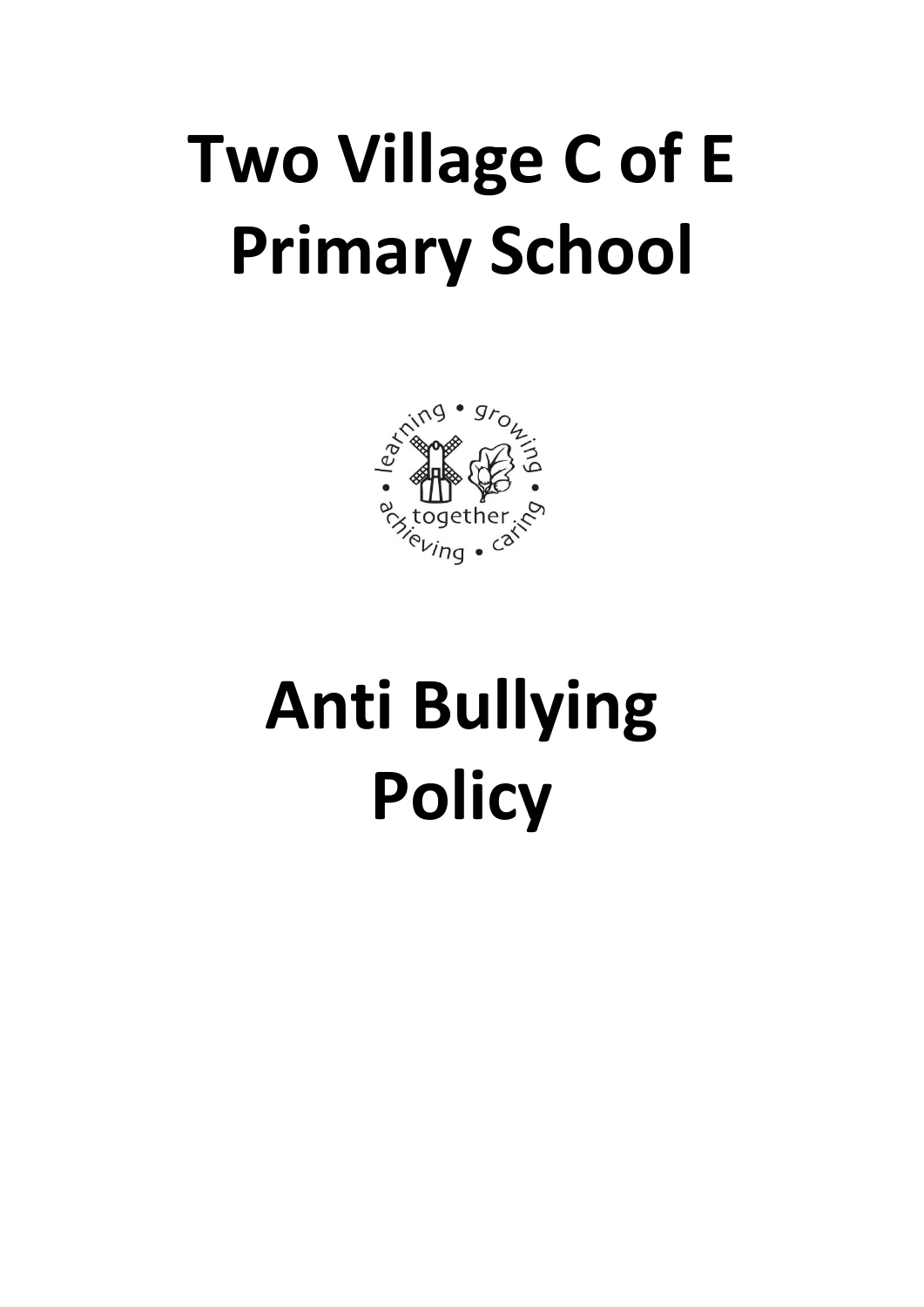

*Two Village Church of England Primary School* 

### **Anti - Bullying Policy**

#### **Rationale**

Bullying at school can have a profound effect on children's lives and can have a lasting effect on them into adulthood. It can undermine their self-esteem and self- confidence and often result in them becoming bullies themselves. The policy on Anti-Bullying has been drawn up within the school's ethos of promoting positive behaviour and giving due consideration to our Christian values.

#### **Definition**

Bullying is repeated anti-social behaviour with malicious intent, (physical, verbal, psychological) repeatedly aimed at one or more children which is unacceptable to the victim(s).

Bullying can take many forms but three main types are:

- physical hitting, kicking, taking belongings
- verbal name-calling, insulting or racist remarks
- indirect spreading nasty stories about someone, excluding from social groups.
- Cyber: sending nasty or threatening texts, emails by phone, picture/video clip, internet chat rooms or websites

Cyber bullying can be defined as the use of '*Information and Communications Technology (ICT), particularly mobile phones and the internet, deliberately to upset someone else.'* 

Cyber bullying differs from other forms of bullying in that it can take place at any time and can invade previously safe places such as the home. The audience can be very large and reached very quickly.

The perpetrator of cyber bullying may never be in the same physical space as their target and may attempt to remain anonymous.

Some incidents of cyber bullying are quite unintentional as pictures or texts can be sent as a joke without the sender truly understanding the impact of their actions or the speed at which the information can be shared outside the friendship group. Many cyber bullying incidents can themselves act as evidence and it is important that in all settings where there are children, young people and technology, all adults know how to minimise and deal with incidents.

Through observation we recognise that there are times and areas where bullying is more likely to take place. The playground, toilets, and corridors are places where children could be subject to bullying. All staff, teaching and support staff, must be aware of this and are vigilant.

#### **Aims**

- To give children a common understanding of what constitutes bullying and that it is unacceptable.
- To give children the understanding and the confidence to say, "No," to incidences of bullying.
- To instil in children the understanding that they will be listened to by all the adults in school.
- To provide the children with an environment in which they will feel safe and secure, particularly in a social setting.
- To give children the strategies to combat bullying.
- To encourage 'victims' to be more self-assertive.
- To give 'bullies' opportunities to modify their behaviour.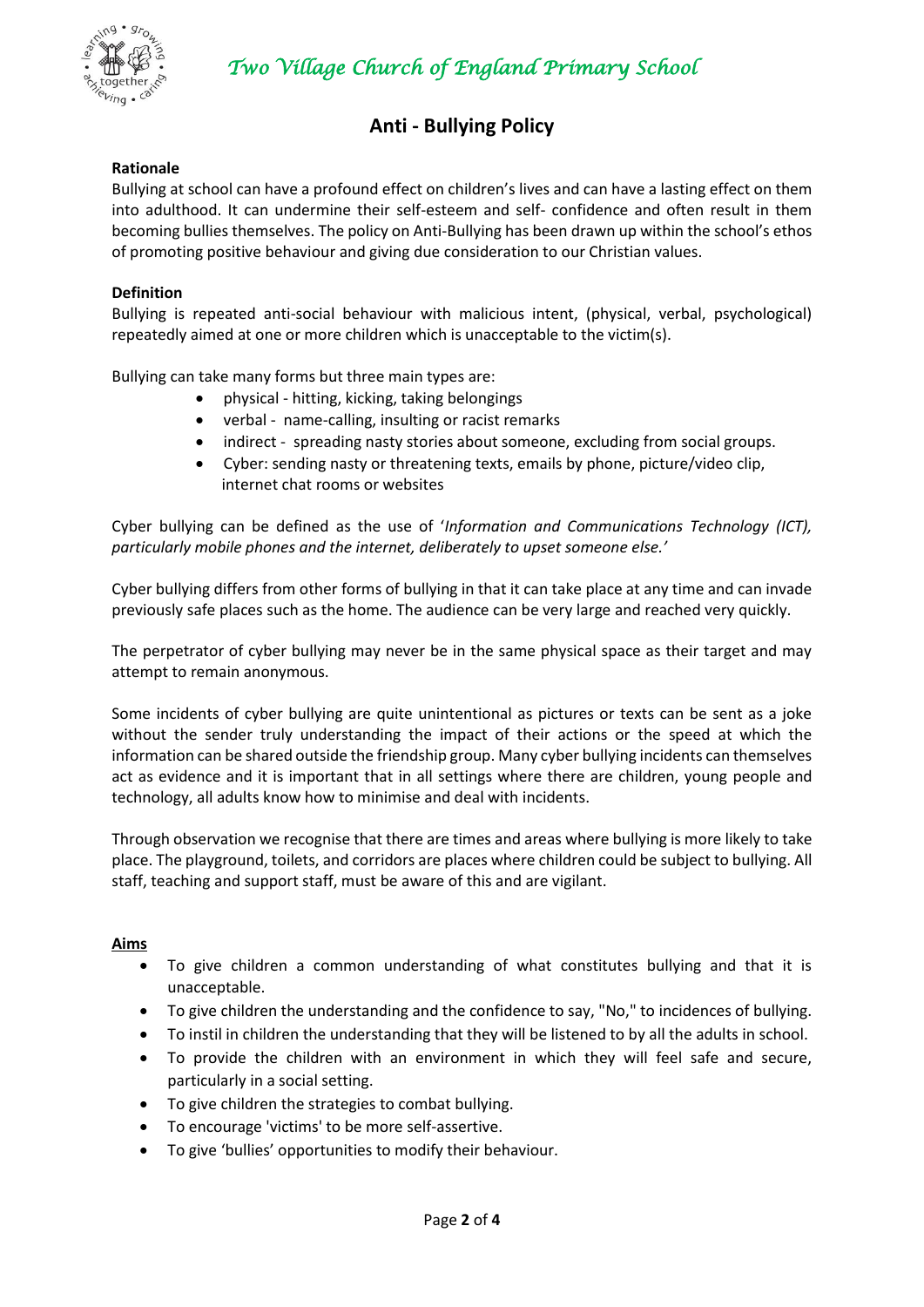

#### **Strategies**

Activities which can be used to raise pupil awareness

- The issue of bullying will be brought out into the open.
- Assemblies may be a forum through which the issue of bullying will be raised.
- All parents will be advised on what school feels constitutes bullying and be brought into school at the earliest possible convenience should their child be involved in bullying or be a victim of bullying.
- The parents of new entrants will be given a copy of the anti-bullying policy.
- Children involved in the School Council will have the opportunities to discuss their own and their class' point of view in any revision of the bullying policy.
- Staff will listen to the victim provide time in a non-threatening environment.
- Children will be assured that staff will deal with the situation in a sympathetic and sensitive manner.
- Children will be assured that they will be listened to and not dismissed out of hand.
- An incident log is kept where anything of concern is noted. The Headteacher will take any action that is appropriate.
- Parents will be advised and be encouraged to discuss problems with members of the teaching staff and the Headteacher.
- Mid-day assistants will meet with the Deputy Headteacher once every half term to discuss lunch time issues and will have opportunities for training.
- Areas of the curriculum give opportunities in which to tackle the issue of bullying.
- Class 'circle-time' and the school council are also appropriate vehicles through which the topic could be discussed.

#### **Practical Advice**

#### **to Share with Pupils:**

- If you are bullied tell a member of staff or a parent.
- Try to ignore silly comments or teasing don't say anything back walk away.
- Say to people who are bullying you to 'leave me alone please', or 'NO!' or 'GO AWAY'. You must say it loudly and walk away immediately. Practice this in the mirror.
- Stay with friends when playing you are more likely to be bullied if you are on your own.

#### **for Parents:**

- Encourage your child to talk about what has been going on in school, and talk through any minor incidents calmly to ascertain what has happened.
- Inform the school immediately if you feel there may be a bullying problem.
- Encourage your child to tell a teacher if they or any of their friends are experiencing difficulty in or out of school.
- Watch out for signs of stress in your child headaches, sore stomachs, reluctance to come to school - they can be indications that all is not well.
- Investigate if toys / tuck / money starts to go missing.
- Take an active interest in friendships and out -of-school activities.
- Take an active interest in (monitor) your child's cyber activity including games and mobile phones.